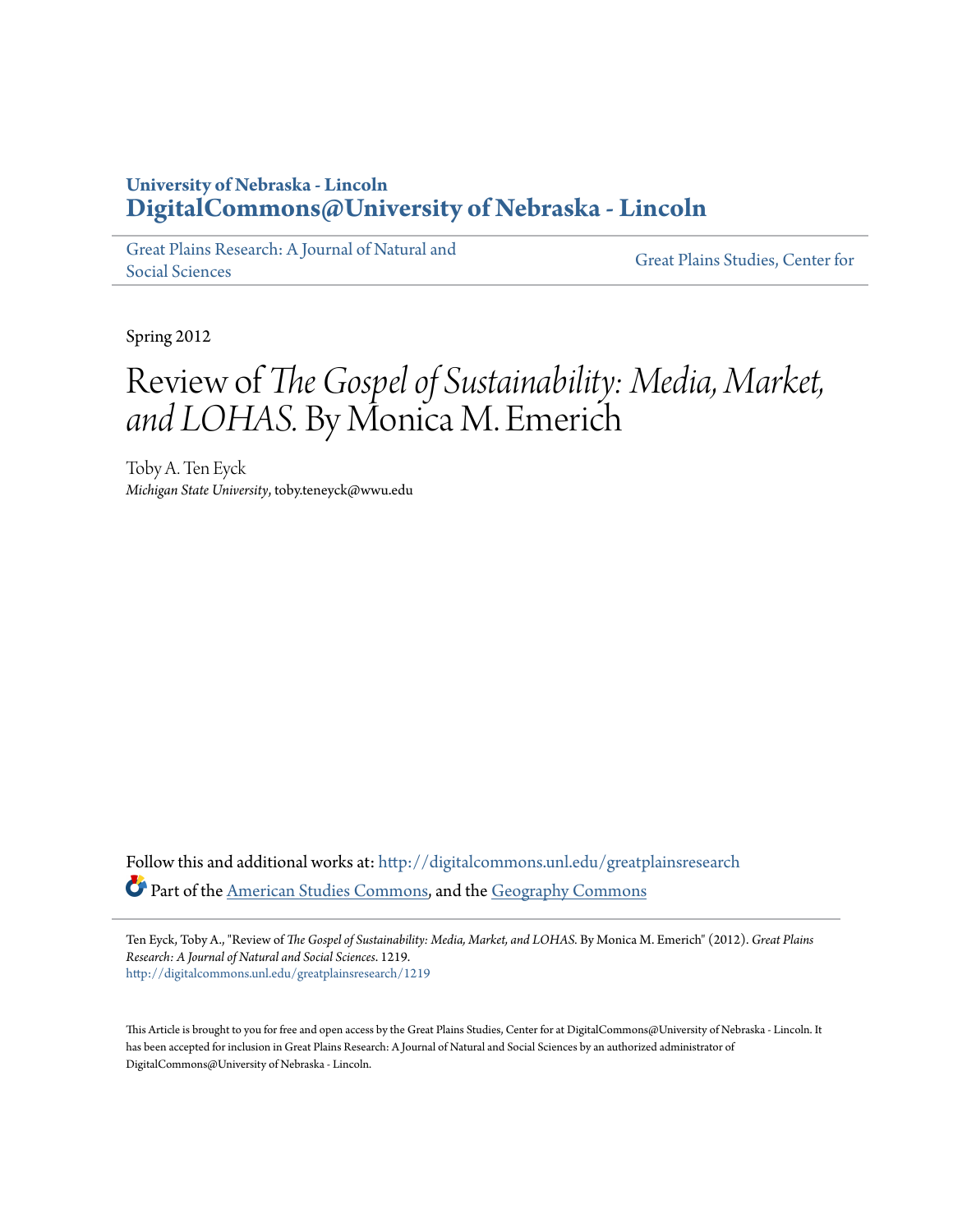The Gospel of Sustainability: Media, Market, and LOHAS. By Monica M. Emerich. Urbana: University of Illinois Press, 2011. xvii + 232 pp. Appendix, references, index. \$50.00 cloth.

One could well imagine the Emperor Constantine telling the creators of the early versions of the Bible, "The texts [should] tell users that they are conscious, wise, alert, and savvy while also being progressive, modern, chic, and cutting-edge." Then again, maybe not. Many of those who are writing today's gospels of sustainability are telling consumers to be all these things as they seek to turn interests in health and the environment into economic gains. Much like the early Christians whose worlds were turned upside down when Constantine converted to their faith and began the process of moving worship ceremonies from homes into large churches where priests demanded tithes, those who have lived off the land are finding their way of life co-opted by the rich and powerful. It is no longer enough to grow your own food to be considered environmentally conscious. According to Emerich in *The Gospel of Sustainability,*  being green means driving a hydrogen-powered car, patronizing businesses that sell free-trade coffee, and subscribing to the proper magazines.

Emerich provides a backstage pass (as well as front-stage views in the form of quotes from conferences and media stories) where one can view how the conflicts around sustainability